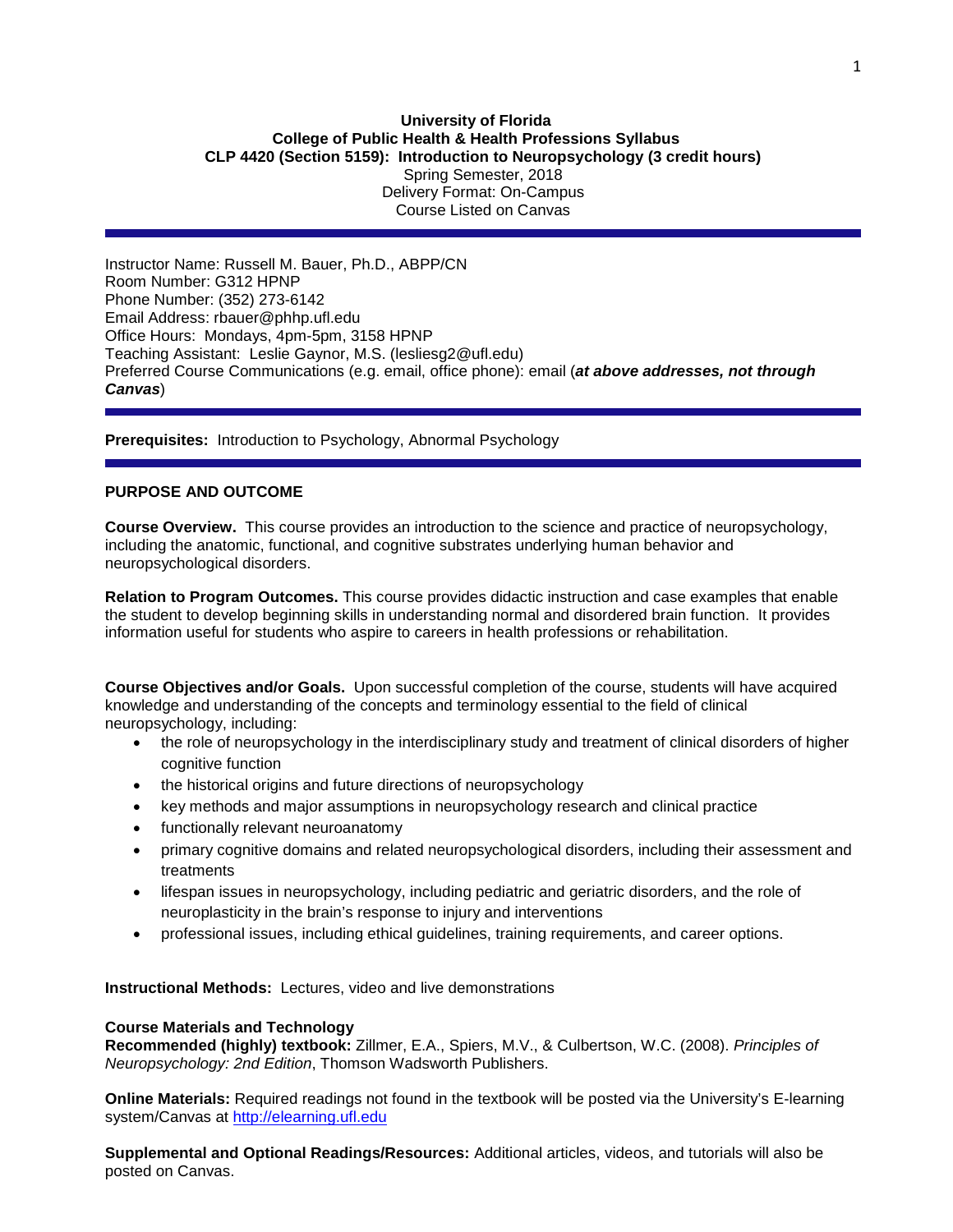## • *NOTE: All readings posted online are for educational purposes only and should not be duplicated or redistributed.*

## **What to Expect**

The human brain is arguably the most complex organ of the body; as a result, understanding its function – and dysfunction – can be both fun and challenging. My goal is to provide you with the necessary tools and resources to succeed in this course. Therefore, *you can expect us to:* 

- Be passionate about the material and do our best to facilitate interest and learning
- Post PowerPoint files of each lecture on the course website (every effort will be made to post these by noon on the day of each class, if not earlier)
- Integrate videos, case studies, and guest presentations into class lectures wherever feasible
- Provide supplemental readings, tutorials and videos to enhance learning
- Be available during weekly office-hours in person
- Provide opportunities to review material before each exam

### In return, *I expect you to:*

- Attend class.
- Participate: In addition to simply attending class, we hope and expect that you will ask questions, respond to questions we ask, make comments, and otherwise contribute in class.
- Read: This course covers a fairly large amount of material, and readings have been carefully selected to help you learn and understand the topics discussed in lecture.
- Be respectful and professional with classmates, instructors, and guest speakers. Professional behavior includes arriving on time for class and silencing all cellphones and other personal electronic devices. In class, laptops, tablets, etc., should be used for viewing slides and taking notes, NOT for surfing the web, altering your fantasy football roster, ordering from Amazon, or other non-academic activities.

# **DESCRIPTION OF COURSE CONTENT**

## **Topical Outline/Course Schedule**

| i opical Outlille/Ooulse Ocheudic                                                                     | <b>Classes 1-3: Introduction, Methods and Anatomy</b>                                                          |                                                                                                                                                                           |  |  |  |  |  |  |  |  |  |  |
|-------------------------------------------------------------------------------------------------------|----------------------------------------------------------------------------------------------------------------|---------------------------------------------------------------------------------------------------------------------------------------------------------------------------|--|--|--|--|--|--|--|--|--|--|
| <b>Jan 8: INTRODUCTION AND</b><br><b>HISTORY</b><br>Class 1 Welcome, Course<br><b>Syllabus Review</b> | Lecture Topics:<br>Neuropsychology and Clinical<br>Neuroscience<br>History of Neuropsychology                  | Readings:<br>Zillmer, Spiers & Culbertson:<br>Chapter 1: A History of<br>Neuropsychology                                                                                  |  |  |  |  |  |  |  |  |  |  |
| Jan 15: NO CLASS (Martin<br><b>Luther King Holiday)</b>                                               |                                                                                                                |                                                                                                                                                                           |  |  |  |  |  |  |  |  |  |  |
| <b>Jan 22: ORGANIZATION OF</b><br>THE BRAIN AND BEHAVIOR<br>Class 2                                   | Lecture Topic:<br>Clinically-relevant functional<br>neuroanatomy: General<br>principles and functional systems | Readings:<br>Zillmer, Spiers & Culbertson:<br>Chapter 4: Cells of Thought<br>Chapter 5: Functional<br>Neuroanatomy<br>Chapter 6: Cerebral<br>Specialization (pp. 155-167) |  |  |  |  |  |  |  |  |  |  |
| Jan 29: RESEARCH AND<br><b>CLINICAL METHODS</b><br>Class 3                                            | Lecture Topics:<br><b>Experimental methods</b><br>Clinical methods of assessment                               | Readings:<br>Zillmer, Spiers & Culbertson:<br>Chapter 2: Methods of<br>Investigating the Brain<br>Chapter 3:<br>Neuropsychological<br>Assessment and Diagnosis            |  |  |  |  |  |  |  |  |  |  |
| Feb 5: EXAM 1 (Classes 1-3)                                                                           |                                                                                                                |                                                                                                                                                                           |  |  |  |  |  |  |  |  |  |  |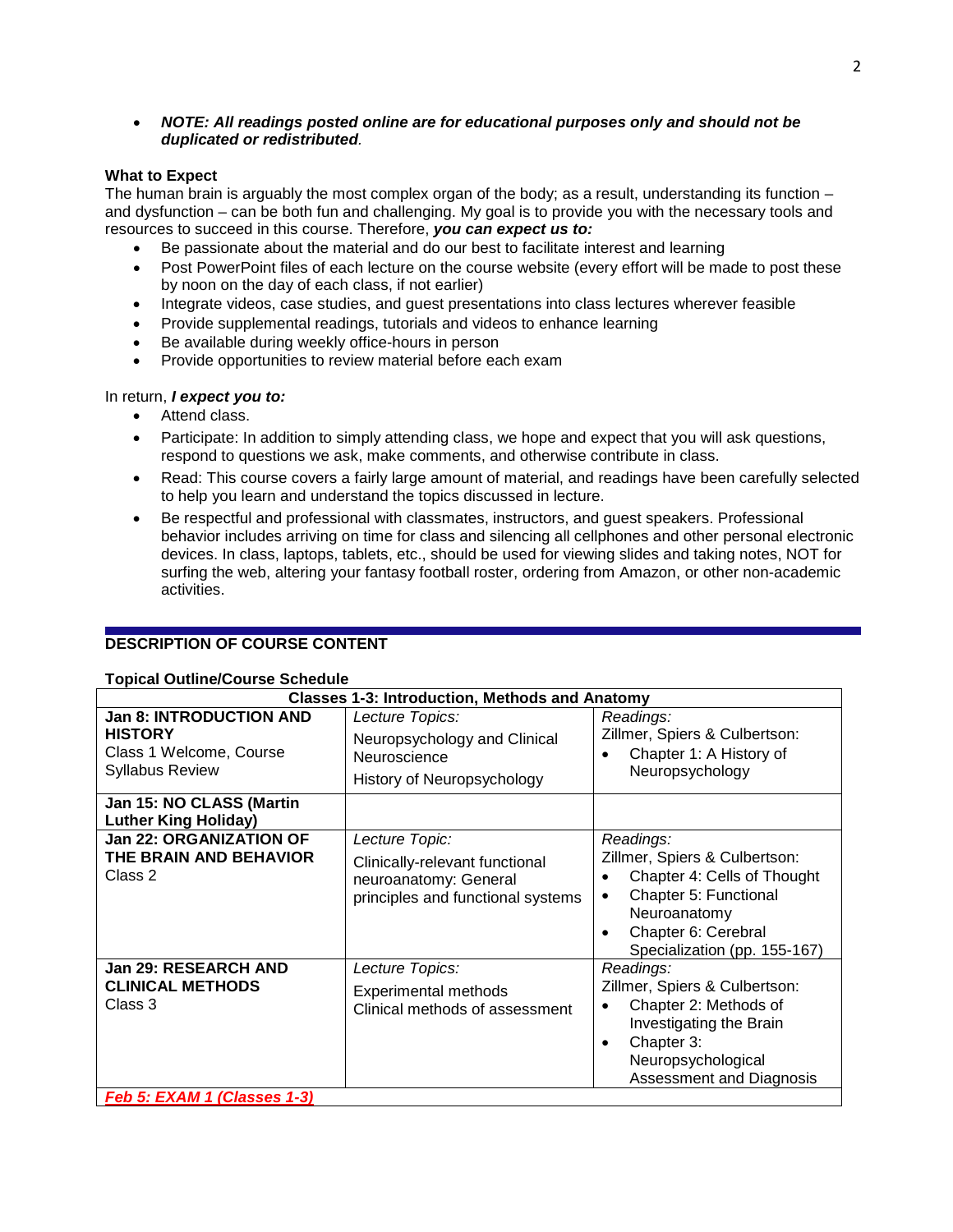| <b>Classes 4-7: Cognitive Domains and Disorders</b>      |                                                                                                                                                                                                                                                                                                 |                                                                                                                                                                                                                                                                                                                                                                                                                                                                                                                                                                                                                                                                                                                                                                                                                                 |  |  |  |  |  |  |  |  |
|----------------------------------------------------------|-------------------------------------------------------------------------------------------------------------------------------------------------------------------------------------------------------------------------------------------------------------------------------------------------|---------------------------------------------------------------------------------------------------------------------------------------------------------------------------------------------------------------------------------------------------------------------------------------------------------------------------------------------------------------------------------------------------------------------------------------------------------------------------------------------------------------------------------------------------------------------------------------------------------------------------------------------------------------------------------------------------------------------------------------------------------------------------------------------------------------------------------|--|--|--|--|--|--|--|--|
| <b>Feb 12: LANGUAGE AND</b><br><b>APHASIA</b><br>Class 4 | Lecture Topics:<br>Overview of Language<br>Acquired and Developmental<br>Language Disorders                                                                                                                                                                                                     | Readings:<br>Kolb & Whishaw: Chapter 19:<br>The Origins of Language<br><b>Optional Reading:</b>                                                                                                                                                                                                                                                                                                                                                                                                                                                                                                                                                                                                                                                                                                                                 |  |  |  |  |  |  |  |  |
|                                                          |                                                                                                                                                                                                                                                                                                 | Sacks, O. (2005). Recalled to<br>life: When patients suffer a<br>loss of language, must they<br>also lose their sense of self?<br>The New Yorker, October 31,<br>46-53.                                                                                                                                                                                                                                                                                                                                                                                                                                                                                                                                                                                                                                                         |  |  |  |  |  |  |  |  |
| Feb 19: ATTENTION AND<br><b>PERCEPTION</b><br>Class 5    | Lecture Topics:<br>Visuospatial Abilities, Attention,<br>Neglect, Agnosia<br>Key Topics/Disorders:<br>Attentional dysfunction<br>Sensory perception<br>Visuospatial processing<br>Visual Agnosia (object, face<br>agnosia)<br><b>Hemispatial Neglect</b><br><b>Topographical Disorientation</b> | Readings:<br>Zillmer, Spiers, & Culbertson:<br>Chapter 9: pp. 240-246<br>On course website: Selections<br>from Kolb & Whishaw:<br>Chapter 13: The Occipital<br>Lobes<br>pp. 323-325 ("Visual<br>$\circ$<br><b>Functions Beyond</b><br>the Occipital Lobes")<br>pp. 330-340<br>$\circ$<br>(beginning with<br>"Disorders of Cortical<br>Function")<br>Chapter 14: The Parietal<br>Lobes<br>pp. 345-364<br>$\circ$<br>Chapter 15: The Temporal<br>Lobes<br><b>Optional Readings:</b><br>Bisiach, E. & Luzzatti, C.<br>$\bullet$<br>(1978). Unilateral neglect of<br>representational space,<br>Cortex, 14, 129-133.<br>Farah, M. J. & Feinberg, T.<br>E. (2000). Visual object<br>agnosia. In M. J. Farah & T.<br>E. Feinberg (Eds.), Patient-<br>based approaches to<br>cognitive neuroscience (pp.<br>79-84). Cambridge, MA: MIT |  |  |  |  |  |  |  |  |
| <b>Feb 26: MEMORY AND</b><br><b>AMNESIA</b><br>Class 6   | Lecture Topic:<br>Overview of memory, Amnesia<br>Episodic and semantic memory<br>disorders                                                                                                                                                                                                      | Press.<br>Readings:<br>Online:<br>Kolb & Whishaw: Chapter 18:<br>$\bullet$<br>Memory<br>Kuhn & Bauer, 2012<br>$\bullet$<br><b>Optional Reading:</b><br>Sacks, O. (2007). The abyss:<br>Music and amnesia. The<br>New Yorker, September 24,<br>100-111.<br>Farah, M.J. & Grossman, M.                                                                                                                                                                                                                                                                                                                                                                                                                                                                                                                                            |  |  |  |  |  |  |  |  |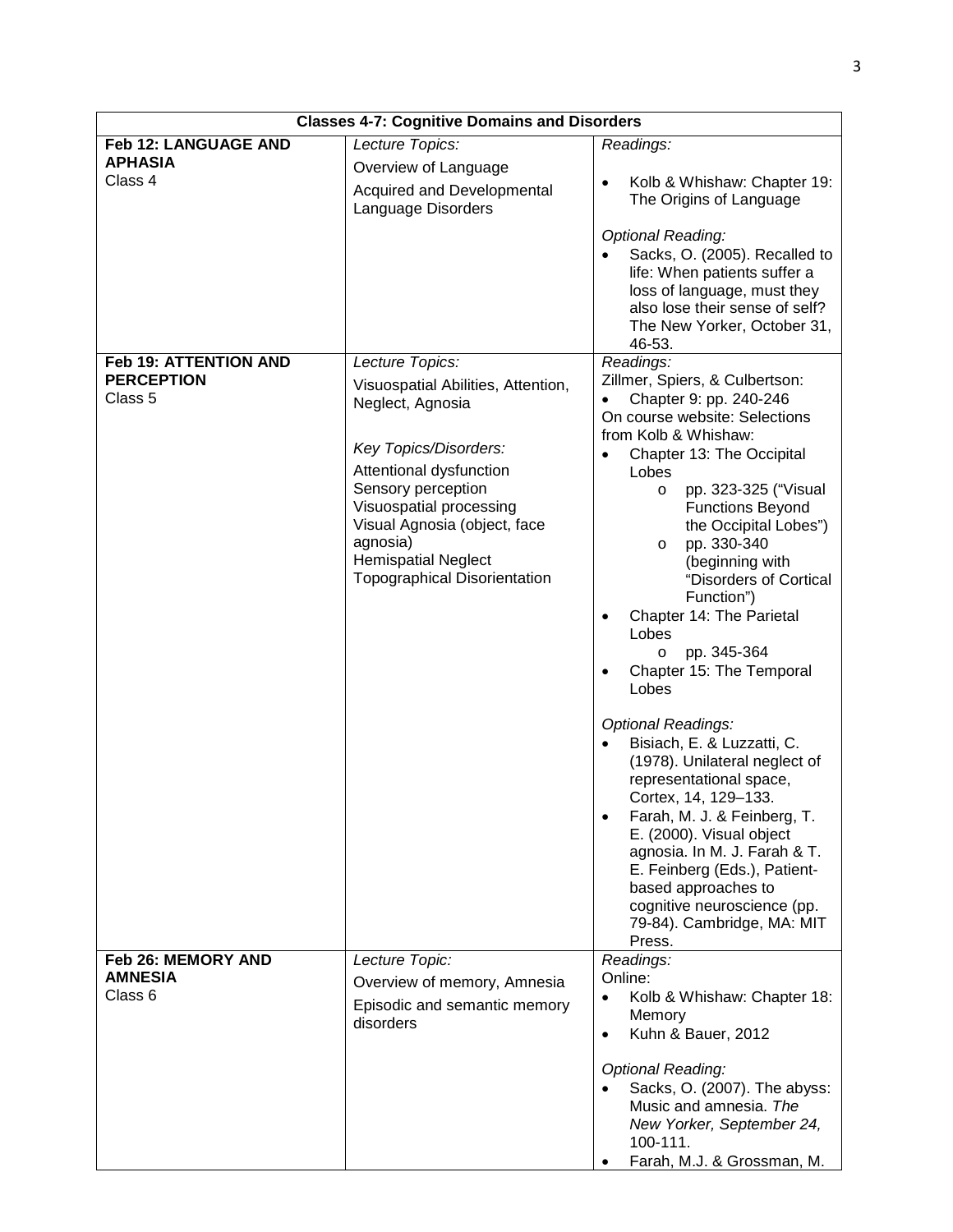| March 5: NO CLASS - Spring                                                 |                                                                                                                                                                                                       | (2000). Semantic memory<br>impairments. In M. J. Farah<br>& T. E. Feinberg (Eds.),<br>Patient-based approaches to<br>cognitive neuroscience (pp.<br>301-305). Cambridge, MA:<br>The MIT Press.                                                                                                                                                                                                                                                                                                   |
|----------------------------------------------------------------------------|-------------------------------------------------------------------------------------------------------------------------------------------------------------------------------------------------------|--------------------------------------------------------------------------------------------------------------------------------------------------------------------------------------------------------------------------------------------------------------------------------------------------------------------------------------------------------------------------------------------------------------------------------------------------------------------------------------------------|
| <b>Break</b>                                                               |                                                                                                                                                                                                       |                                                                                                                                                                                                                                                                                                                                                                                                                                                                                                  |
| <b>March 12: FRONTAL LOBE</b><br><b>AND EXECUTIVE FUNCTIONS</b><br>Class 7 | Lecture Topics:<br><b>Functional Anatomy of Frontal</b><br>Lobes<br>Executive function and<br>dysfunction<br>Motor Planning and Intention<br>Personality and Mood Regulation<br><b>Working Memory</b> | Readings:<br>Zillmer, Spiers & Culbertson:<br>Chapter 9: pp. 246-259<br>Canvas: Kolb & Whishaw:<br>Chapter 16: The Frontal<br>$\bullet$<br>Lobes<br>Chapter 26: Neurological<br>$\bullet$<br>Disorders - TBI section (pp.<br>702-706)                                                                                                                                                                                                                                                            |
|                                                                            |                                                                                                                                                                                                       | <b>Optional Reading:</b><br>Damasio, H., Grabowski, T.,<br>Frank, R., Galaburda, A. M.,<br>& Damasio, A. R. (1994).<br>The return of Phineas Gage:<br>Clues about the brain from<br>the skull of a famous patient.<br>Science, 264, 1102-1105.                                                                                                                                                                                                                                                   |
| March 19: Exam 2 (Classes 4-7)<br><b>March 26: TRAUMATIC BRAIN</b>         |                                                                                                                                                                                                       |                                                                                                                                                                                                                                                                                                                                                                                                                                                                                                  |
| <b>INJURY</b><br>Class 8                                                   | Lecture Topics:<br>Overview of traumatic brain injury<br>Functional outcome in head<br>injury<br>Assessment and management of<br>head injury and concussion<br>Rehabilitation                         | Readings:<br>Zillmer, Spiers & Culbertson:<br>Chapter 13: Traumatic Head<br>$\bullet$<br>Injury and Rehabilitation (pp.<br>369-389)<br>Optional Reading: Wagner, A.K.<br>(2010) TBI translational<br>rehabilitation research in the 21 <sup>st</sup><br>century: Exploring a<br>rehabolomics research model.<br>Eur J. Phys Rehabil Med, 46,<br>549-555.<br>Omalu, B.I. et al (2005). Chronic<br>traumatic encephalopathy in a<br>National Football League player.<br>Neurosurgery, 57, 128-134. |
|                                                                            | Classes 8-10: Clinical Lifespan and Professional Issues                                                                                                                                               |                                                                                                                                                                                                                                                                                                                                                                                                                                                                                                  |
| <b>April 2: PEDIATRIC</b>                                                  | Lecture Topics and Disorders:                                                                                                                                                                         | Readings:                                                                                                                                                                                                                                                                                                                                                                                                                                                                                        |
| <b>NEUROPSYCHOLOGY</b><br>Class 9                                          | Epilepsy<br>Developmental/Autism Spectrum<br><b>Disorders</b><br>Pediatric Neuropsychology<br>Pediatric Neuropsychological<br>Disorders:<br>Pre- and perinatal brain damage                           | Zillmer, Spiers & Culbertson:<br>Chapter 10: Developmental<br>Disorders of Childhood<br>Chapter 11: Learning and<br>$\bullet$<br>Neuropsychiatric Disorders<br>of Childhood                                                                                                                                                                                                                                                                                                                      |
|                                                                            | Genetic/congenital disorders<br>Learning disabilities                                                                                                                                                 | <b>Optional Reading:</b><br>Barkley, R. A. (1998).<br>$\bullet$<br>Attention-Deficit Hyperactivity                                                                                                                                                                                                                                                                                                                                                                                               |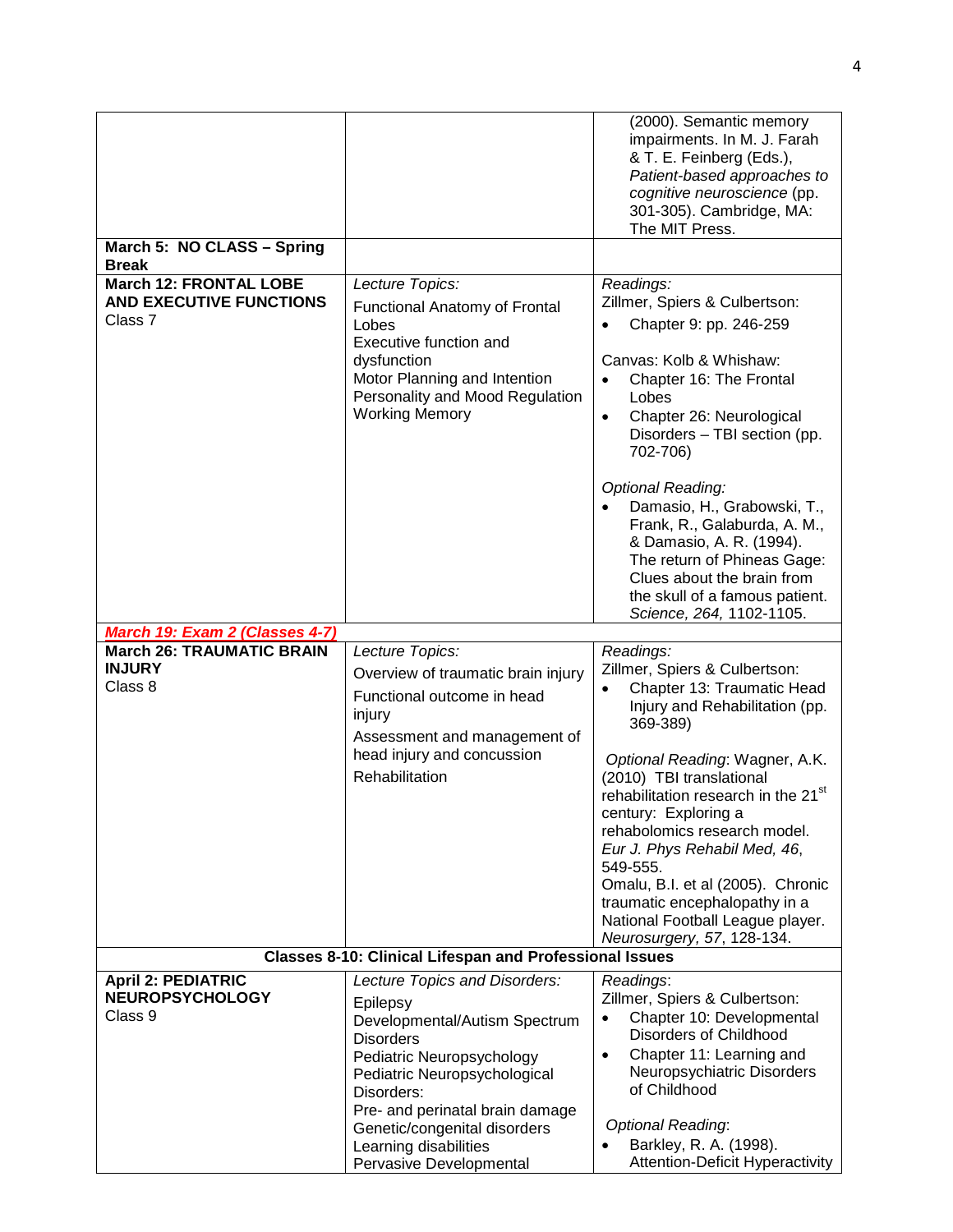|                                                                                                                                            | <b>Disorders</b><br><b>Attention Deficit Hyperactivity</b><br><b>Disorder</b>                                                                                                                                                                                             | Disorder. Scientific<br>American, September issue,<br>66-71.                                                                                                                                                                                                                                                                                                                                                                                                                         |
|--------------------------------------------------------------------------------------------------------------------------------------------|---------------------------------------------------------------------------------------------------------------------------------------------------------------------------------------------------------------------------------------------------------------------------|--------------------------------------------------------------------------------------------------------------------------------------------------------------------------------------------------------------------------------------------------------------------------------------------------------------------------------------------------------------------------------------------------------------------------------------------------------------------------------------|
| <b>April 9: AGING AND</b><br><b>DEMENTIA</b><br>Class 10<br><b>PAPERS DUE BY 5pm</b>                                                       | Lecture Topics:<br>Normal Aging<br>Pathological Aging and Dementia<br>Key disorders:<br>Mild Cognitive Impairment (MCI)<br>Degenerative dementia (e.g.,<br>Alzheimer's disease,<br>Frontotemporal dementia)<br>Vascular dementia/vascular<br>disease/white matter disease | Readings:<br>Zillmer, Spiers, & Culbertson:<br>Chapter 12: Cerebrovascular<br>$\bullet$<br>Disorders (pp. 339-347; 351-<br>357)<br>Chapter 14: Normal Aging<br>$\bullet$<br>and Dementia: Alzheimer's<br><b>Disease</b><br>Chapter 15: Subcortical<br>$\bullet$<br>Dementias<br><b>Optional Readings:</b>                                                                                                                                                                            |
|                                                                                                                                            |                                                                                                                                                                                                                                                                           | Reuter-Lorenz, P.A. (2002).<br>New visions of the aging<br>mind and brain. Trends in<br>Cognitive Sciences, 6(9),<br>394-400.<br>Park, D. C. and P. Reuter-<br>$\bullet$<br>Lorenz (2009). "The adaptive<br>brain: aging and<br>neurocognitive scaffolding."<br>Ann Rev Psychol 60: 173-96<br>Sperling, R., Mormino, E., &<br>$\bullet$<br>Johnson, K. (2014). The<br>evolution of preclinical<br>Alzheimer's Disease:<br>Implications for prevention<br>trials. Neuron, 84, 608-622 |
| <b>April 16: PROFESSIONAL</b><br><b>ISSUES AND APPLICATIONS</b><br>Class 11<br>APRIL 23: FINAL EXAM (67% from Class 8-11; 33% from earlier | Lecture Topics:<br>Ethical guidelines and<br>considerations<br>Multicultural issues in<br>Neuropsychology<br>Forensic Neuropsychology<br>Training in Neuropsychology<br>Careers in Neuropsychology                                                                        | Readings:<br>Online/Canvas:<br>Craig, P. (2007). Clinical<br>Neuropsychology: Brain-<br>Behavior Relationships. In R.<br>J. Sternberg (Ed.), Career<br>Paths in Psychology: Where<br>Your Degree Can Take You<br>(pp. 161-178). Washington,<br>DC: American Psychological<br>Association.<br><b>APA Ethical guidelines</b><br>٠                                                                                                                                                      |

For technical support for this class, please contact the UF Help Desk at:

- <http://helpdesk.ufl.edu/>
- $\bullet$  (352) 392-HELP (4357)

# **ACADEMIC REQUIREMENTS AND GRADING**

**Examinations and Assignments:** Final grades will be based on attendance/participation (5%), one paper assignment (20%) and three in-class examinations (25% each; 75% total).

Attendance/Participation: Attendance will be taken during five random classes and absentees will receive a "0" for that class; attendees will receive a "1". Total attendance score is 5% of the total grade.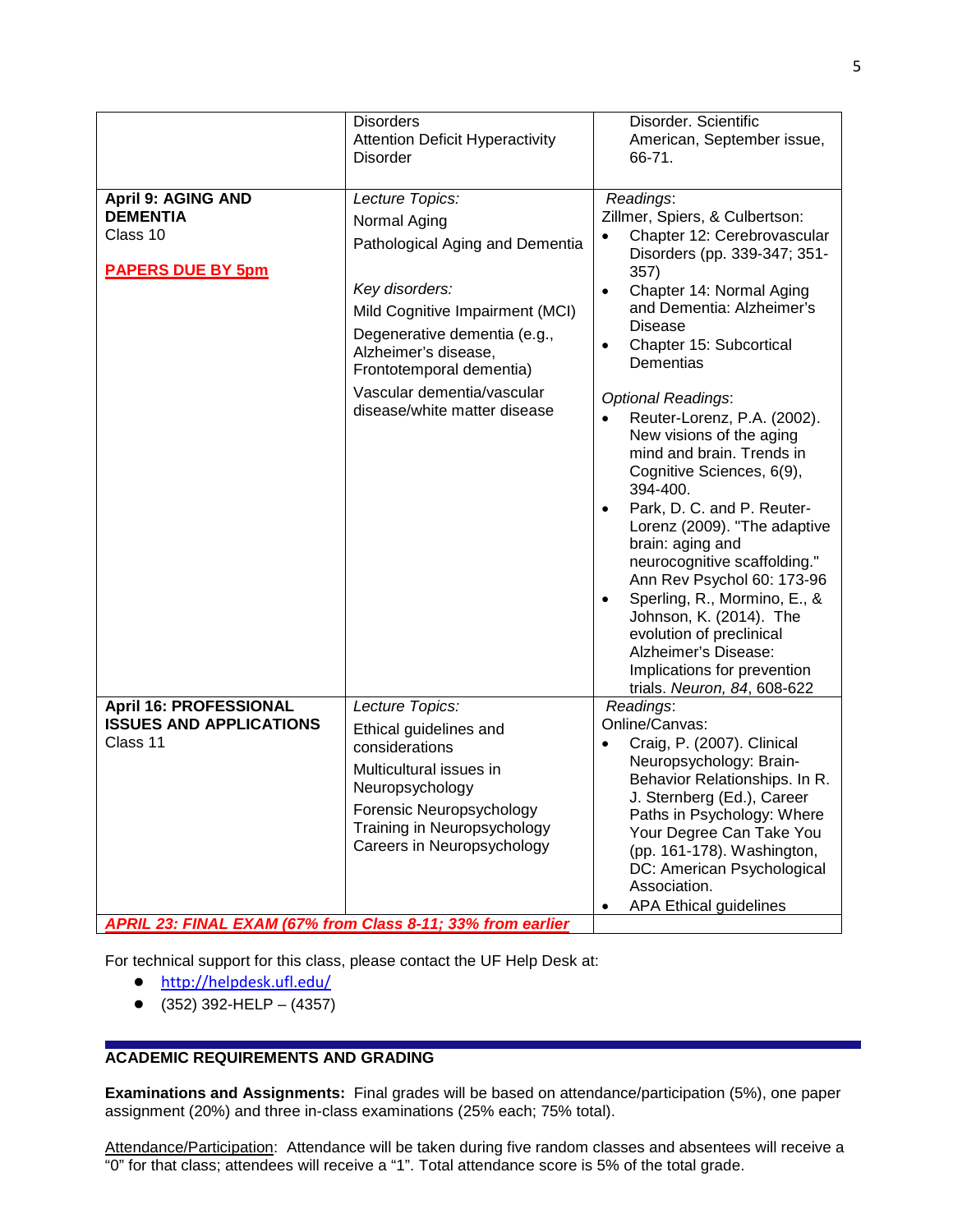Paper Assignment: Each student will be expected to complete one paper assignment, which will account for 25% of the final course grade, due April 6, 2015 at 5pm. The paper will consist of a critique of a research article in neuropsychology. Students will choose one article to critique from a list of articles provided for this purpose. Specific format for subsections of the paper, as well as a scoring rubric, are forthcoming. Papers should be 3-5 typed, double-spaced pages in Arial 11-12 point font with 1" margins. Students will submit the paper electronically to the Canvas website by the due date/time.

Examinations will take place in class on the dates listed in the schedule and in the Table below. All examinations are open-book, open-note exams. Examinations will cover material as indicated in the schedule. Examination format will utilize a variety of objective methods (multiple-choice, short answer, truefalls, fill-in-the-blank, etc.). Examinations will cover both reading and lecture material, though materials in lectures will be emphasized. Students will receive study questions in advance of each exam to help them prepare.

## **Grading**

Relevant dates on which points can be earned are listed in this Table. Please mark your calendars.

| Requirement | Due date           | Points or % of final grade (% must sum to 100%) |
|-------------|--------------------|-------------------------------------------------|
| Exam 1      | February 5, 2018   | 25%                                             |
| Exam 2      | March 19, 2018     | 25%                                             |
| Paper       | April 9, 2018, 5pm | 20%                                             |
| Exam 3      | April 23, 2018     | 25%                                             |
| Attendance  | Random dates       | 5%                                              |

**Point system** used (i.e., how course points translate into letter grades). Exams will each be assigned a number of points. Earned points based on correct answers will be summed and expressed as a percentage of the total possible points. All grades will be rounded (up or down) to the nearest integer. Grading is based on percentage cut-offs as follows:

| Percentage<br>of points<br>earned | 93-<br>100   | $90 -$<br>92 | $87 -$<br>89 | 83-<br>86 | $80 -$<br>82 | $77-$<br>79  | 73-<br>76 | 70-<br>72 | 67<br>69 | 63-<br>66 | 60-<br>62 | <b>Below</b><br>60 |
|-----------------------------------|--------------|--------------|--------------|-----------|--------------|--------------|-----------|-----------|----------|-----------|-----------|--------------------|
| ∟etter<br>Grade                   | $\mathsf{A}$ | А-           | $B+$         | В         | В.           | $\sim$<br>◡⊣ | ⌒<br>ັ    | $\sim$    |          | ◡         |           | −                  |

Please be aware that the Bachelor of Health Science Program does not use C- grades.

The following table lists the conversion from letter grades to grade points. Letter grade to grade point conversions are fixed by UF and cannot be changed.

| ∟etter        |     | Δ.   | B+   | В   | В-   | C+   | ◠<br>ັ | $\sim$<br>∾ | D+                     |                        | -ט   | F<br>► | <b>WF</b> |     | <b>NG</b> | -S- |
|---------------|-----|------|------|-----|------|------|--------|-------------|------------------------|------------------------|------|--------|-----------|-----|-----------|-----|
| Grade         |     |      |      |     |      |      |        |             |                        |                        |      |        |           |     |           | u   |
| Grade         | 4.0 | 3.67 | 3.33 | 3.0 | 2.67 | 2.33 | 2.0    | 1.67        | 1.33<br>$\overline{ }$ | .0.1<br>$\overline{ }$ | 0.67 | 0.0    | 0.0       | 0.0 | 0.0       | 0.0 |
| <b>Points</b> |     |      |      |     |      |      |        |             |                        |                        |      |        |           |     |           |     |

For greater detail on the meaning of letter grades and university policies related to them, see the Registrar's Grade Policy regulations at: <http://catalog.ufl.edu/ugrad/current/regulations/info/grades.aspx>

### **Exam Policy/Policy Related to Make up Exams or Other Work**

Students are expected to attend and be prepared to participate in all class sessions and exams. Personal issues with respect to class attendance or fulfillment of course requirements will be handled on an individual basis. Absence from an exam for appropriate professional obligations (e.g., graduate, professional, or medical school interviews) is permissible but should be avoided if possible, and must be preapproved by the course instructor. If a make-up exam is required due to professional obligations or health reasons, documentation (e.g., doctor's note, a conference agenda, and some proof of your role as a speaker or attendee) will be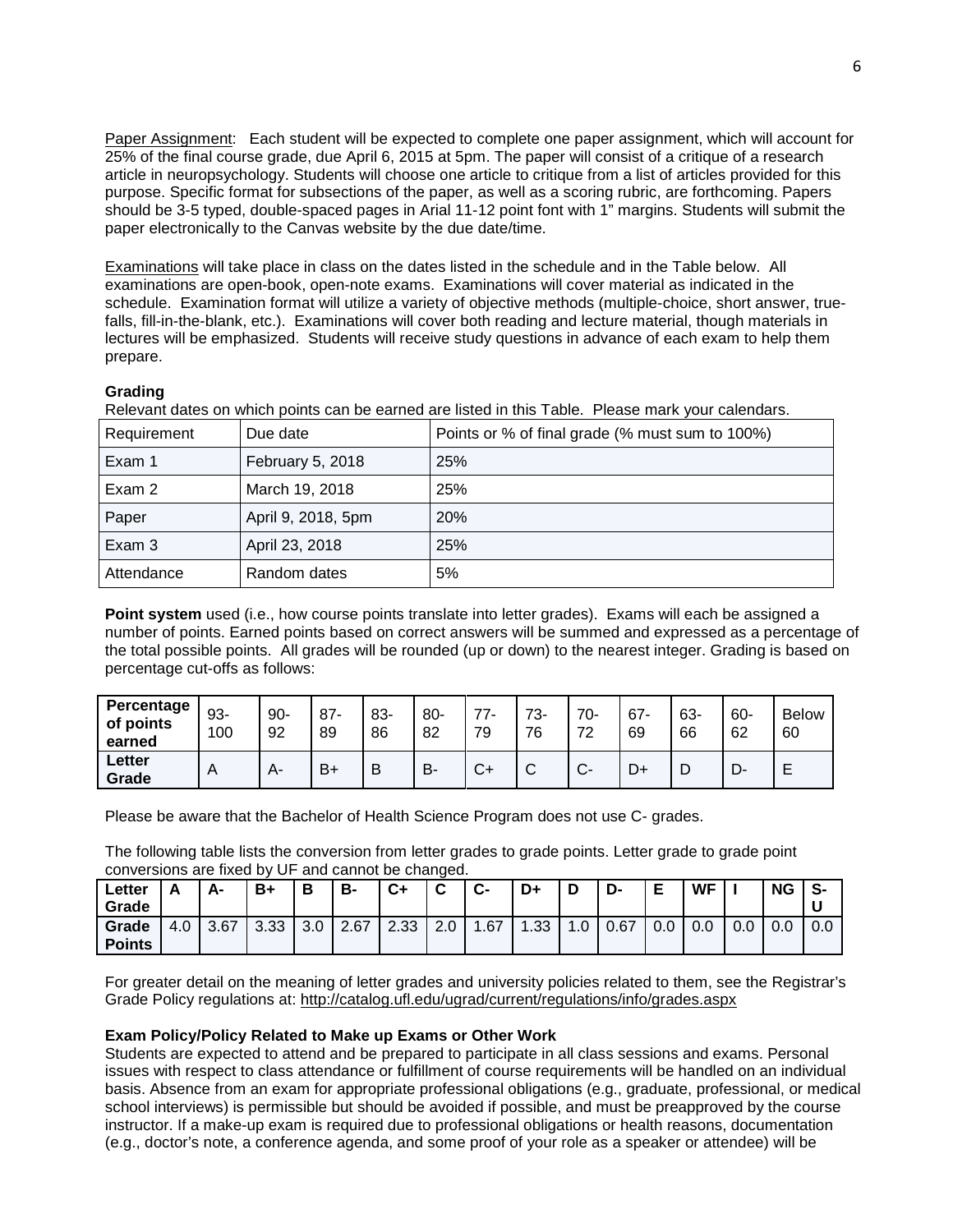required. Approved make-up exams must take place within 7 days of the originally scheduled exam date at a time mutually agreed upon by the instructor and student.

Please note: Any requests for make-ups due to technical issues MUST be accompanied by the ticket number received from LSS when the problem was reported to them. The ticket number will document the time and date of the problem. You MUST e-mail me within 24 hours of the technical difficulty if you wish to request a make-up.

#### **Policy Related to Required Class Attendance**

Attendance is expected, and is required if the student wishes to earn the highest possible number of attendance points.

The UF policy for excused absences is reproduced below:

Students are responsible for satisfying all academic objectives as defined by the instructor. Absences count from the first class meeting.

In general, acceptable reasons for absence from or failure to participate in class include illness, serious family emergencies, special curricular requirements (e.g., judging trips, field trips, and professional conferences), military obligation, severe weather conditions, religious holidays and participation in official university activities such as music performances, athletic competition or debate. Absences from class for court-imposed legal obligations (e.g., jury duty or subpoena) must be excused. Other reasons also may be approved.

You cannot participate in classes unless you are registered officially or approved to audit with evidence of having paid audit fees. The Office of the University Registrar provides official class rolls to instructors.

If you do not participate in at least one of the first two class meetings of a course or laboratory in which you are registered, and you have not contacted the department to indicate your intent, you can be dropped from the course. You must not assume that you will be dropped, however. The department will notify you if you have been dropped from a course or laboratory. You can request reinstatement on a space-available basis if you present documented evidence. For further information regarding the UF Attendance Policy see the Registrar website for additional details:

<https://catalog.ufl.edu/ugrad/current/regulations/info/attendance.aspx>

### **STUDENT EXPECTATIONS, ROLES, AND OPPORTUNITIES FOR INPUT**

#### **Expectations Regarding Course Behavior**

Students are expected to report to class on time, be prepared for the class by having read assigned material, and to participate in discussions as appropriate. PowerPoint lectures will be available on the Canvas website in advance of each class, so students are encouraged to follow along with the lectures and to take notes by either printing out the PowerPoint or by accessing it via a laptop computer or other electronic device.

Students are asked to silence their cell phones at the beginning of class and to show respect for all other persons while class is in session.

#### **Communication Guidelines**

Students are encouraged to ask questions and to respond to instructor queries during class. If students have special questions or concerns they would prefer to discuss privately with the instructor or TA, they are encouraged to attend office hours or to approach the instructor immediately after class.

#### **Academic Integrity**

Students are expected to act in accordance with the University of Florida policy on academic integrity. As a student at the University of Florida, you have committed yourself to uphold the Honor Code, which includes the following pledge: